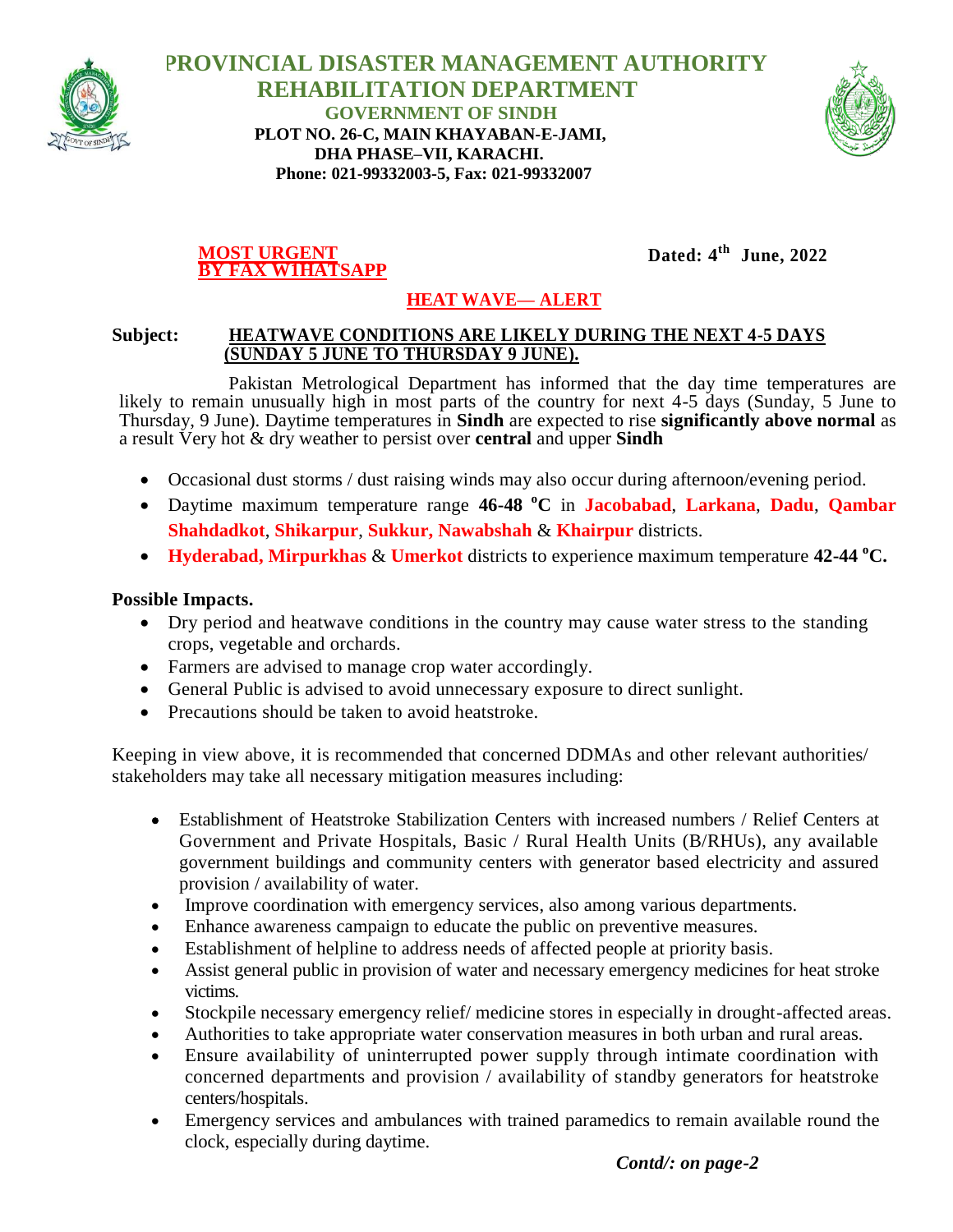

 **PROVINCIAL DISASTER MANAGEMENT AUTHORITY REHABILITATION DEPARTMENT GOVERNMENT OF SINDH PLOT NO. 26-C, MAIN KHAYABAN-E-JAMI, DHA PHASE–VII, KARACHI. Phone: 021-99332003-5, Fax: 021-99332007**



**(2)**

- Emergency Services / Fire Brigades to remain alert against possible fires and undertake preventative measures against fires where possible.
- Coordinate with concerned departments (NHA, NH&MP and FWO) for issuing necessary alerts to travelers, especially over long distances to take precaution avoid over exposure.

# **SYED GHULAM MUHAMMAD MEHDI ASSISTANT DIRECTOR (OPERATIONS-II)**

A copy is forwarded for information & necessary action to:

- 1. The Secretary to Government of Sindh, Health Department, Karachi.
- 2. The Secretary to Government of Sindh, Agriculture Department, Karachi.
- 3. The Secretary to Government of Sindh, Local Government Department, Karachi (With a request for further dissemination to the DMC's concerned)
- 4. The Secretary to Government of Sindh, Information Department, Karachi (With a request for wide publicity through the electronic & print media).
- 5. The Secretary to Government of Sindh, Livestock Department, Karachi.
- 6. The Secretary to Government of Sindh, Forest Department, Karachi.
- 7. The Secretary to Government of Sindh, Environment, Climate Change & Coastal Development, Department.
- 8. The Commissioner (s) Hyderabad, Mirpurkhas, Shaheed Benazirabad, Sukkur & Larkana.
- 9. The Deputy Commissioner (s) / Chairman DDMAs, Jacobabad, Larkana, Dadu, Qambar Shandadkot, Shikarpur, Sukkur, Nawabshah, Khairpur, Hyderabad, Mirpurkhas & Umerkot Districts.
- 10. The Deputy Secretary (Staff) to Chief Minister Sindh.
- 11. The Deputy Secretary (Staff) to Chief Secretary Sindh, Karachi.
- 12. The Director (Response), National Disaster Management Authority, Islamabad.
- 13. The Head Quarters ComCoast Karachi.
- 14. The Head Quarters ComKar, Karachi
- 15. The Head Quarters, 5 Corps, Karachi.
- 16. The Assistant Director (PRO), PDMA Sindh, Karachi.
- 17. The Chief Executive Officer, HESCO/SEPCO (with a request to ensure availability of uninterrupted power supply for Heatstroke Centers/Hospitals).